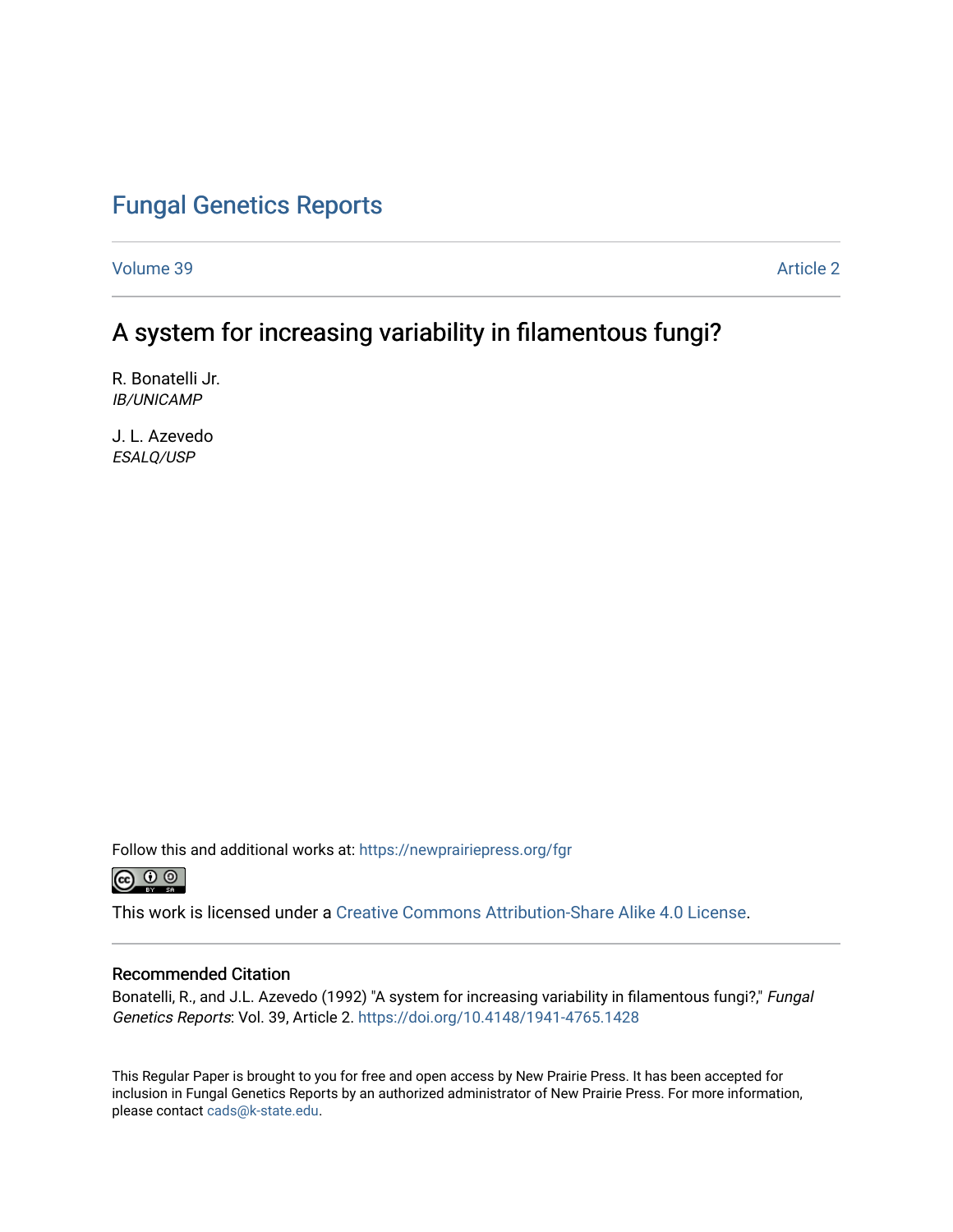### A system for increasing variability in filamentous fungi?

#### **Abstract**

The possibility of genetic analysis in the Fungi Imperfecti had its origin with the description of genetic recombination without sexual reproduction, later designated the parasexual cycle, in the ascomycete Aspergillus nidulans (Pontecorvo et al. 1953. Adv. Genet. 5:141-238; Pontecorvo 1956. Ann. Rev. Microbiol. 10:393-400). As the description occurred in a species with sexual reproduction, it obviously allowed comparisons between data obtained from sexual and parasexual analysis. Therefore it was possible to establish the basic parameters of genetic analysis far more easily that would have been possible if the parasexual cycle had been discovered in an imperfect species.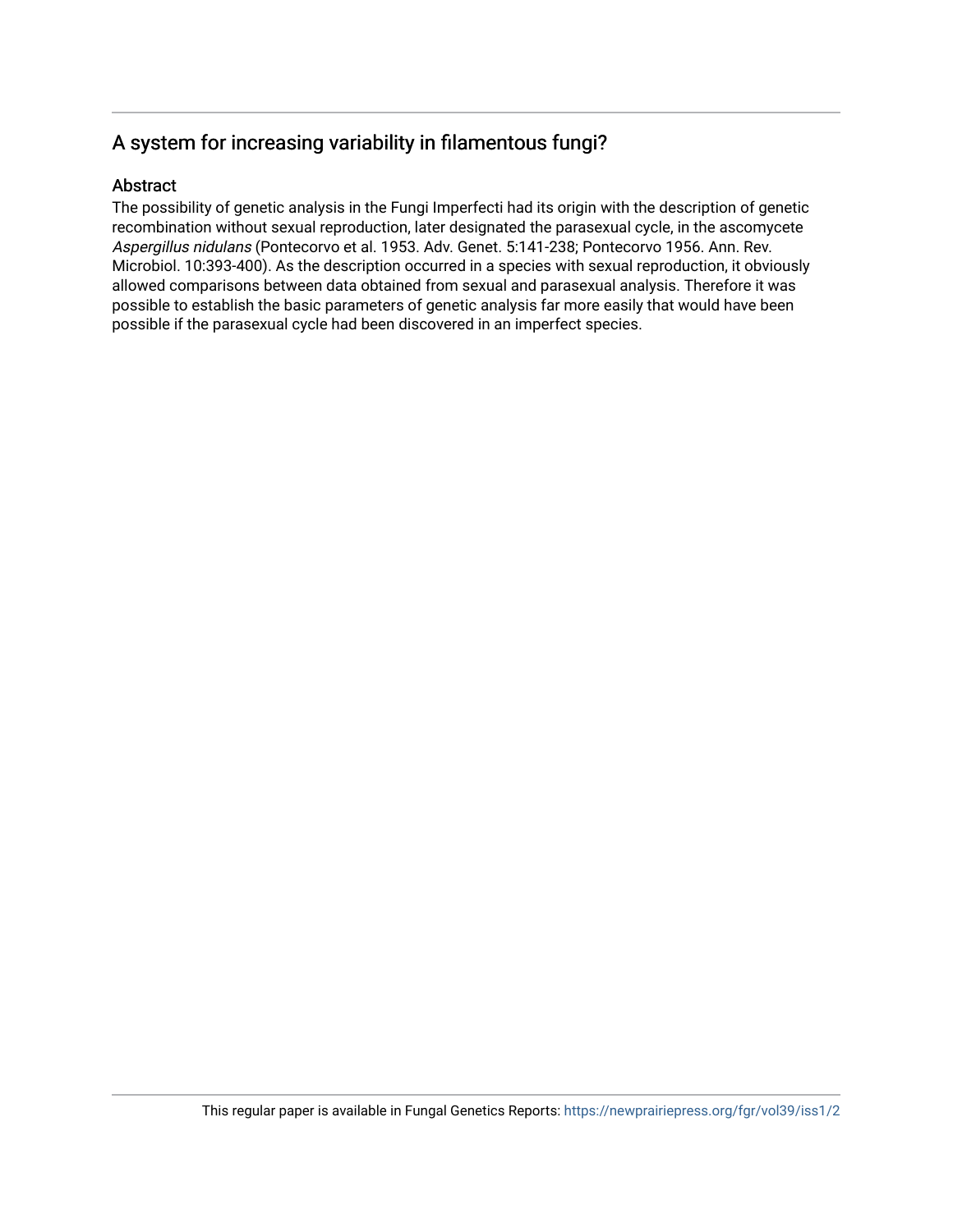# **A system for increasing variability in filamentous fungi?**

*R. Bonatelli Jr.(1) and J.L. Azevedo(2) - (1)Departamento de Genética e Evolução, IB/UNICAMP, 13.081 Campinas, SP, Brasil and (2)Departamento de Genética, ESALQ/USP, 13.400 Piracicaba, SP, Brasil* 

The possibility of genetic analysis in the Fungi Imperfecti had its origin with the description of genetic recombination without sexual reproduction, later designated the parasexual cycle, in the ascomycete *Aspergillus nidulans* (Pontecorvo et al. 1953. Adv. Genet. 5:141-238; Pontecorvo 1956. Ann. Rev. Microbiol. 10:393-400). As the description occurred in a species with sexual reproduction, it obviously allowed comparisons between data obtained from sexual and parasexual analysis. Therefore it was possible to establish the basic parameters of genetic analysis far more easily that would have been possible if the parasexual cycle had been discovered in an imperfect species.

Typically, the parasexual cycle is a sequence of events as follows: Heterokaryosis occurs, followed by fusion of haploid nuclei in non-specialized structures producing relatively stable diploid nuclei. The resulting diploid colonies can be isolated as prototrophs using suitable selective procedures (Roper 1952. Experientia 8:14-15). Diploid nuclei can spontaneously generate haploid recombinants by non-disjunction, and/or diploid recombinants by mitotic crossing over, both events occurring at low frequencies (Pontecorvo and Käfer 1958. Adv. Genet. 9:71-104; Käfer 1961. Genetics 46:1581-1609). These low frequencies may well be of importance in imperfect species, or in heterothallic species in which compatible mating types get together infrequently. However it almost certainly means that, from a genetic diversity point of view, the parasexual cycle is a comparatively small effect in a species which is constantly producing spores by meiosis, as in *A. nidulans* (Fincham et al. 1979. Fungal Genetics. Blackwell Sci. Publications).

Following the description of the parasexual cycle in *A. nidulans*, the same recombination mechanism was found in several other species, and although variations were detected in some species, they were interpreted in light of the classical sequence of events. For instance, in Aspergillus niger the frequency of prototrophic colonies, presumed to be diploids, was higher than the frequency reported for *A. nidulans* (Pontecorvo et al. 1953. J. Gen. Microbiol. 8:198- 210). Also in *A. niger* some prototrophic colonies were considered to be stable diploids as no spontaneous segregation was detected (Chang and Terry 1973. Appl. Microbiol. 25:890-895; Das and Ilczuk 1978. Folia Microbiol. 23:362-365). Lhoas (1967. Genet. Res. 10:45-61) and Bos et al. (1988. Curr. Genet. 14:437-443) pointed out that prototrophic colonies should be analyzed as soon as possible or even discarded, otherwise anomalous segregation patterns were likely to be detected. Lhoas (op. cit.) also reported a high frequency of mitotic recombination in *A. niger* when compared to *A. nidulans*. A more extreme variation, namely a transient diploid state, was proposed in *Acremonium chrysogenum* since recombinants (possibly haploids and hyperhaploids) were isolated directly from a heterokaryotic stage which was itself transient (Ball and Hamlyn 1978. Brazil. J. Genet. 1:83-96).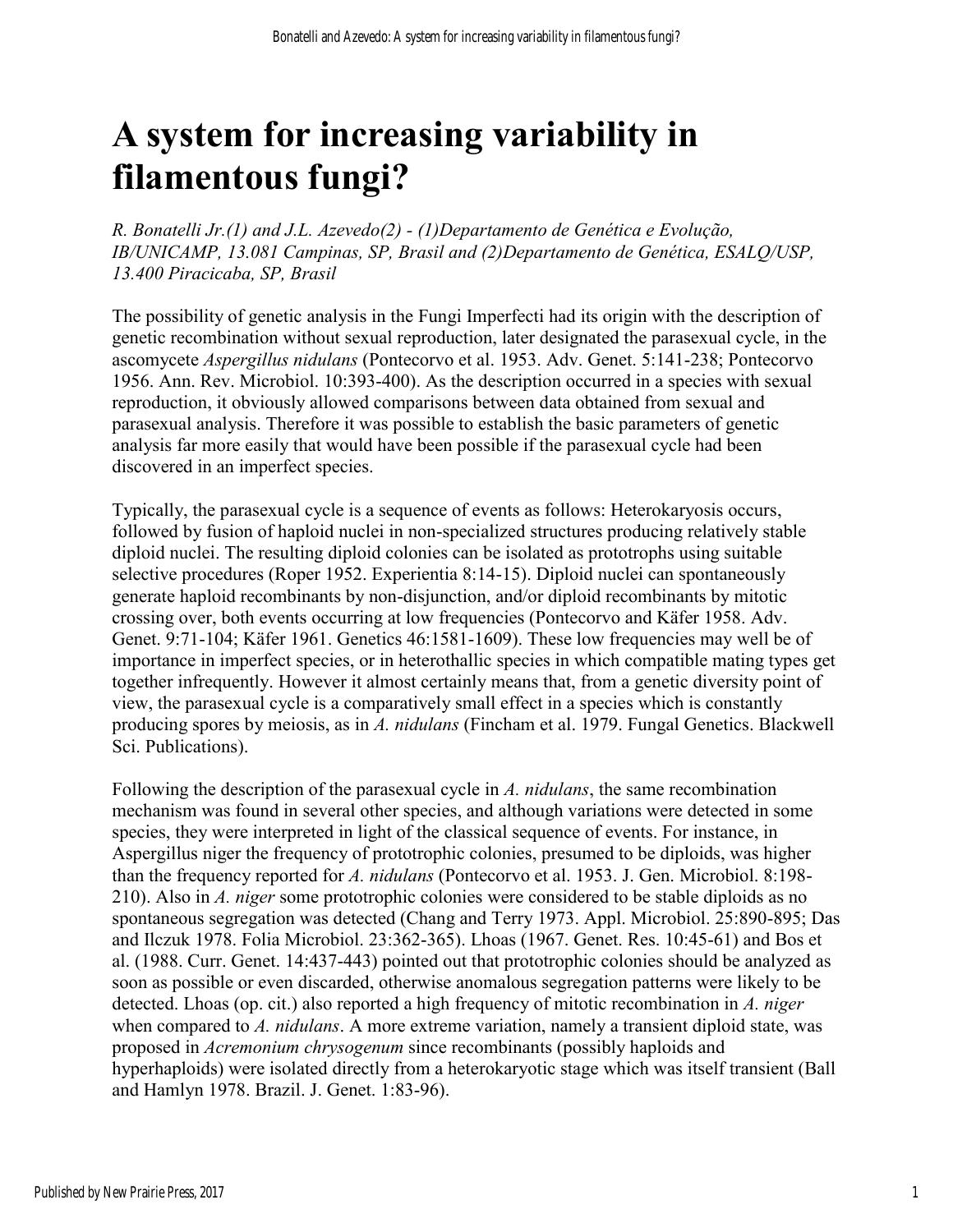Working with a citric acid-producing strain of *A. niger*, Bonatelli Jr. et al. (1983. Brazil. J. Genet. 6:399-405) detected at least three types of prototrophic colonies arising from balanced heterokaryons. These were classified as haploid recombinants, diploids heterozygous for only some of the genetic markers and typical diploids as determined by the benlate test (Upshall et al. 1986. J. Gen. Microbiol. 100:413-418), conidial diameter, DNA content per nucleus and segregation analysis. Based on these data it was suggested by Bonatelli Jr. and Azevedo (1990. Abstracts 4th IMC, Regensburg, FRG. p. 143) that in *A. niger* besides the typical heterozygous diploid nuclei another diploid state might also occur originating from haploid and/or diploid recombinants in the heterokaryotic hyphae. These diploid nuclei are possibly committed to a process that could generate recombinants, which resembled meiosis but was not accompanied by differentiation of typical sexual structures, as is usual for sexual fungi, nor having the same complex genetic control. That process, which seems to be a variation of the parasexual cycle, was tentatively designated parameiosis (Bonatelli Jr. et al. 1983. Brazil. J. Genet. 6:399-405).

More recently, in a survey of prototrophic *A. niger* colonies from crosses involving multi-marked strains described by Masiero and Bonatelli Jr. (1989. Brazil. J. Genet. 12:707- 718) and Bos et al. (1988. Curr. Genet. 14:437-443), Calil and Bonatelli Jr. (data not published) also detected diploid colonies showing homozygosis for genetic markers. Furthermore, these workers also isolated diploid colonies which showed a frequency of mitotic crossing over two to eight fold higher than expected in two tested intervals. These data seem to corroborate the idea that different prototrophic colonies can arise from heterokaryons of that species and also that recombination can occur at relatively high levels at least in some diploid strains indicating that different types of diploid nuclei might exist.

Variations in the parasexual cycle have been described in other species besides *A. chrysogenum* and *A. niger*. In Metarhizium anisopliae (Bergeron et al. 1982. Can. J. Genet. Cytol. 24:643-651; Silveira and Azevedo 1987. Enz. Microb. Technol. 9:149-152; Bagagli et al. 1991. Brazil. J. Genet. 14:261-271); *Magnaporthe grisea* (Crawford et al. 1986 Genetics 114:1111-1129); *Beauveria bassiana* (Paccola-Meireles and Azevedo 1991. J. Inv. Pathol. 57:172-176); *Trichoderma sp*. (Stasz and Harman 1990. Exp. Mycol. 14:145-159; Furlaneto and Pizzirani-Kleiner 1992. FEMS Microb. Letters 90:191-196) and *Fusarium oxysporum* (Molnãr et al. 1990. Mycol. Res. 94:393-398) the emergence of mainly haploid and hyperhaploid recombinants directly from heterokaryons occurs at frequencies which considerably exceed the usual values of the parasexual cycle as in *A. chrysogenum*. That situation seems to indicate the occurrence of a high proportion of transient diploid nuclei, because very few if any diploid colonies were detected. For these cases mechanisms other than parameiosis have been proposed, e.g. a primitive meiosis (Bonatelli Jr. and Azevedo 1990. Abstracts 4th IMC, Regenburg, FRG p. 143; Bagagli et al. 1991. Brazil. J. Genet. 14:261-271) or even a mechanism of a natural intertransformation, as suggested in Trichoderma (Stasz and Harman 1990. Exp. Mycol. 14:145- 159) and at this stage they cannot be conclusively ruled out. In *Fulvia fulva* (Talbot et al. 1988. Curr. Genet. 14:567- 572) and *Verticillium sp*. (Jackson and Heale 1987. J. Gen. Microbiol. 133:3537-3547) the situation is more similar to *A. niger* where haploid and/or diploid recombinants can occur in lower frequencies than in *A. chrysogenum* together with typical and non-typical diploid colonies. It seems to indicate that only some diploid nuclei in the heterokaryotic hyphae are transient and consequently committed to generate recombinants.